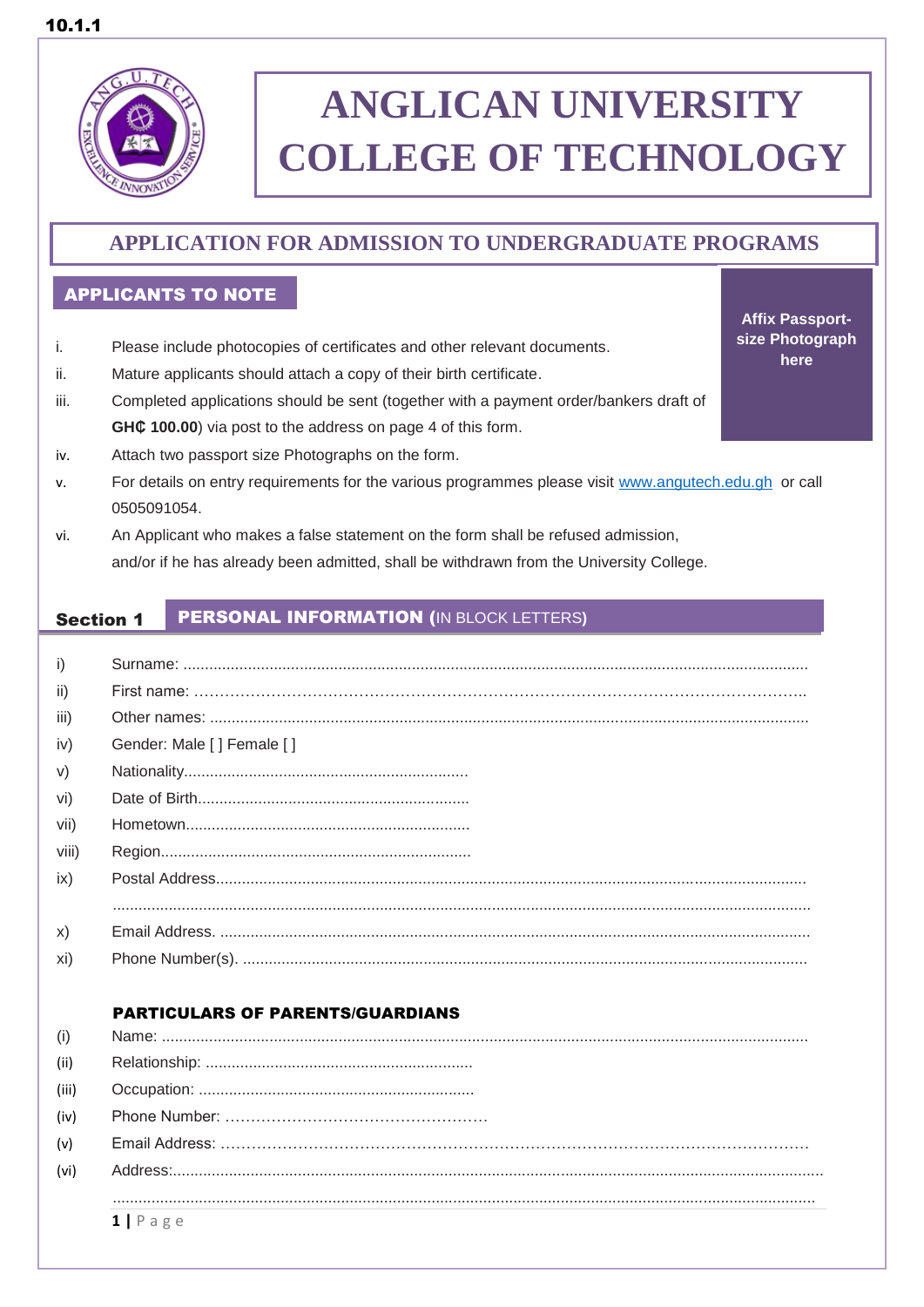## Section 2 ACADEMIC RECORD

|  |  |  | <b>2a. Type of Application (Please tick where applicable)</b> |  |  |
|--|--|--|---------------------------------------------------------------|--|--|
|--|--|--|---------------------------------------------------------------|--|--|

Regular  $\Box$  Top up Mature  $\Box$ 

2b. Examination Details (Type of Exam: SSSCE, WASSCE, A 'Level, HND)

| No.            | <b>Name of Institution</b> | <b>Type of Exam</b> | Index Number | <b>Year of Exam</b> | <b>Exam Centre</b> |
|----------------|----------------------------|---------------------|--------------|---------------------|--------------------|
|                |                            |                     |              |                     |                    |
| 2              |                            |                     |              |                     |                    |
| 3              |                            |                     |              |                     |                    |
| $\overline{4}$ |                            |                     |              |                     |                    |
| 5              |                            |                     |              |                     |                    |

### 2c. Examination Grades

| Subjects         | Grades                  |                         |             |  |  |
|------------------|-------------------------|-------------------------|-------------|--|--|
|                  | 1 <sup>st</sup> Sitting | 2 <sup>nd</sup> Sitting | 3rd Sitting |  |  |
| <b>CORE</b>      |                         |                         |             |  |  |
|                  |                         |                         |             |  |  |
|                  |                         |                         |             |  |  |
|                  |                         |                         |             |  |  |
|                  |                         |                         |             |  |  |
|                  |                         |                         |             |  |  |
|                  |                         |                         |             |  |  |
| <b>ELECTIVES</b> |                         |                         |             |  |  |
|                  |                         |                         |             |  |  |
|                  |                         |                         |             |  |  |
|                  |                         |                         |             |  |  |
|                  |                         |                         |             |  |  |
|                  |                         |                         |             |  |  |
|                  |                         |                         |             |  |  |
|                  |                         |                         |             |  |  |
|                  |                         |                         |             |  |  |
|                  |                         |                         |             |  |  |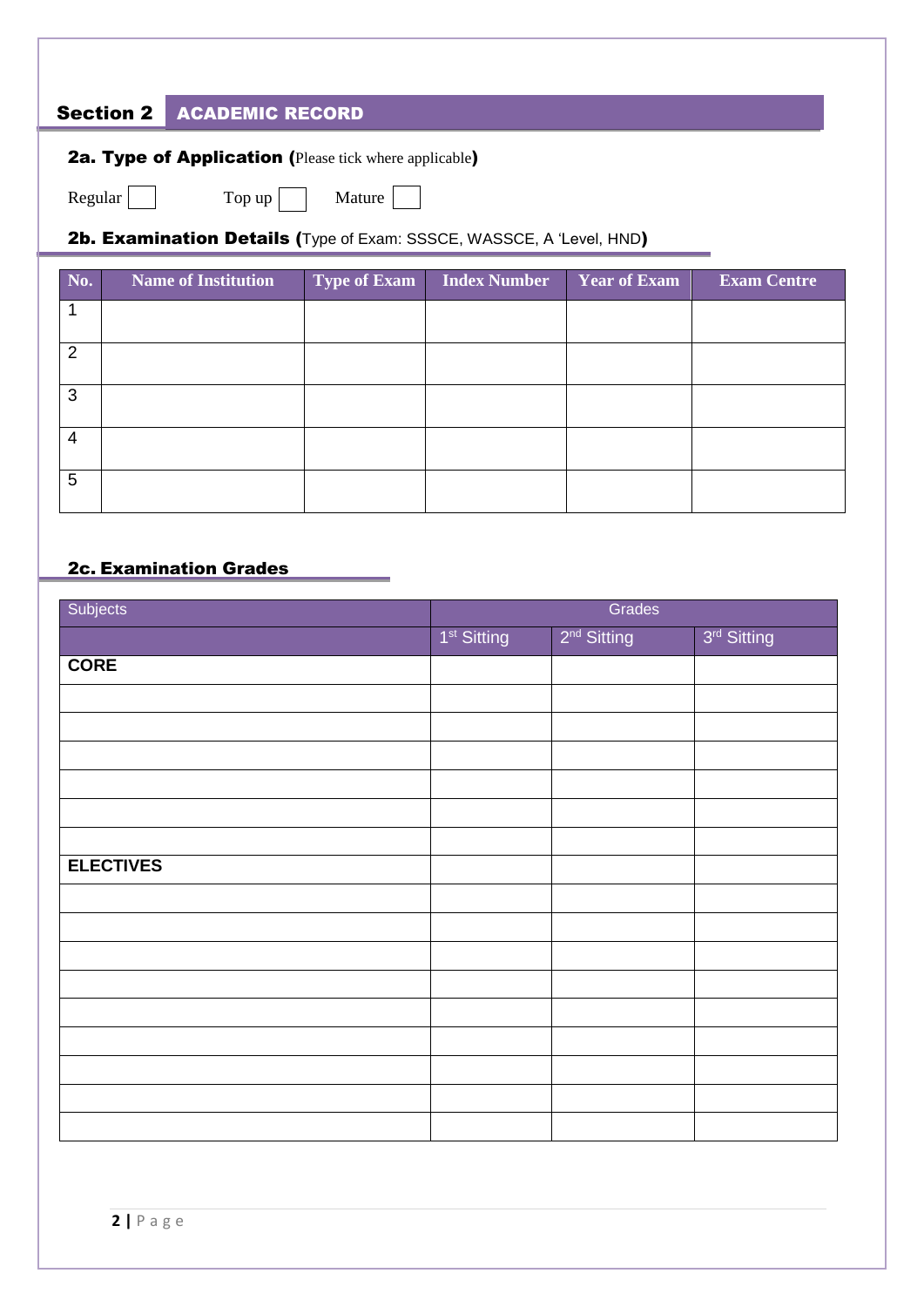### 2d. Details of other qualifications (e.g. HND, Diploma, etc.)

| <b>Qualification</b> | <b>From (Month/Year)</b> | To (Month/Year) |
|----------------------|--------------------------|-----------------|
|                      |                          |                 |
|                      |                          |                 |
|                      |                          |                 |
|                      |                          |                 |

#### 2e. Previous Colleges/ Universities Attended

| <b>Name of Institution</b> | Year of      | <b>Course/Programme</b> | Last year    | <b>Reason for leaving</b> |
|----------------------------|--------------|-------------------------|--------------|---------------------------|
|                            | <b>Entry</b> |                         | <b>Study</b> |                           |
|                            |              |                         |              |                           |
|                            |              |                         |              |                           |
|                            |              |                         |              |                           |
|                            |              |                         |              |                           |
|                            |              |                         |              |                           |
|                            |              |                         |              |                           |
|                            |              |                         |              |                           |

#### Section 3 CHOICE OF PROGRAMME OF STUDY(*Refer to the program catalogue at section 7 )*

Please indicate the programmes you wish to pursue in **order of preference.**

| Order | <b>Programme Title</b> |
|-------|------------------------|
|       |                        |
| ◠     |                        |
| 3     |                        |
|       |                        |

#### Programme Motivation: (Please continue on a separate sheet if necessary) Why do you wish to pursue the programme you have chosen?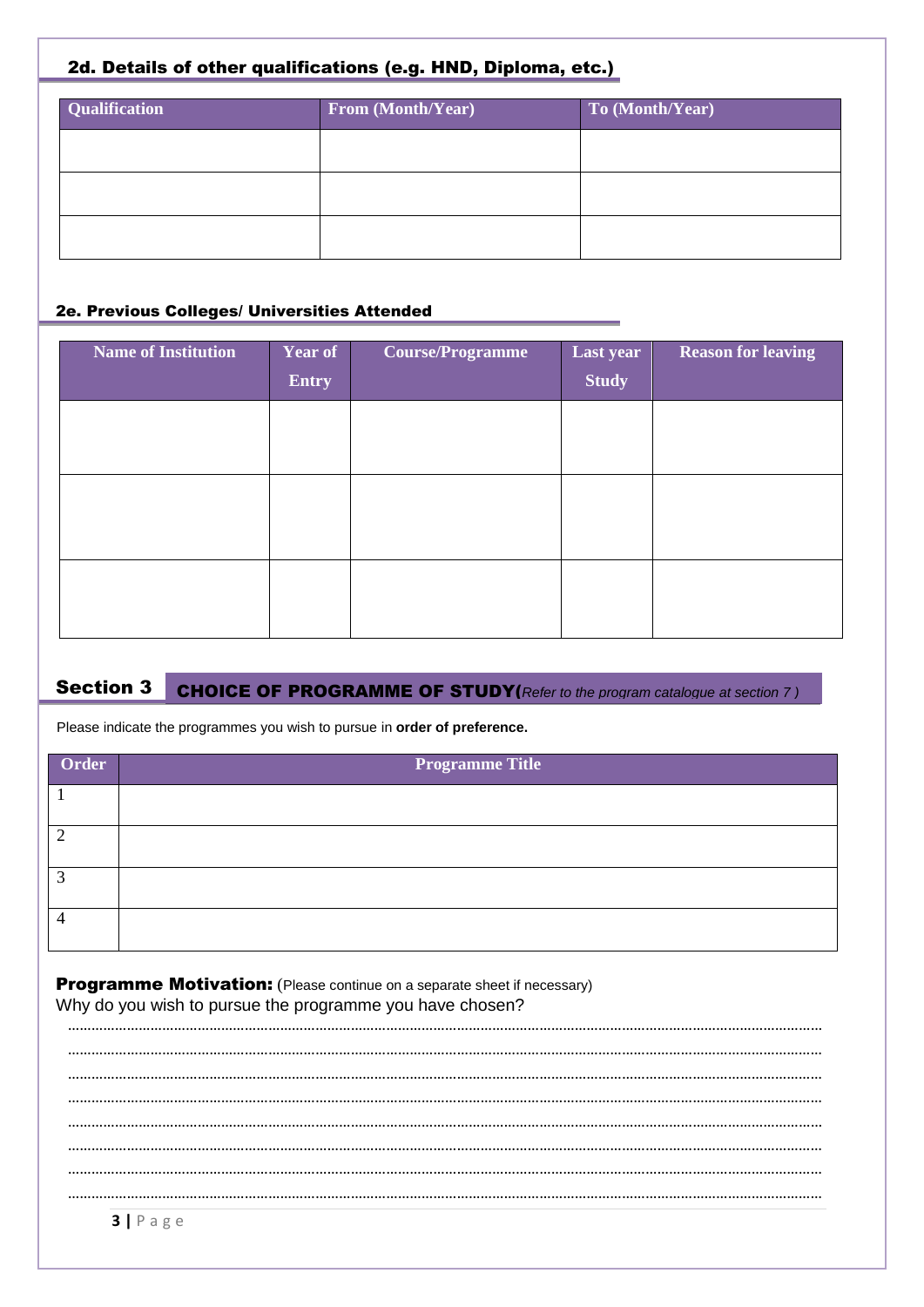| <b>SOURCE OF FUNDING</b><br><b>Section 4</b>                                                                                                                            |  |  |  |  |  |  |
|-------------------------------------------------------------------------------------------------------------------------------------------------------------------------|--|--|--|--|--|--|
| Please indicate source of funding                                                                                                                                       |  |  |  |  |  |  |
| Private:                                                                                                                                                                |  |  |  |  |  |  |
| Study Leave:                                                                                                                                                            |  |  |  |  |  |  |
| Student Loan:                                                                                                                                                           |  |  |  |  |  |  |
| <b>Section 5</b><br><b>LANGUAGE REQUIREMENTS</b>                                                                                                                        |  |  |  |  |  |  |
| Is English your first language<br>Yes<br>No                                                                                                                             |  |  |  |  |  |  |
| If English is not your first language, provide details of English qualification and test scores.                                                                        |  |  |  |  |  |  |
| <b>Section 6</b><br><b>ADDITIONAL INFORMATION</b>                                                                                                                       |  |  |  |  |  |  |
| How did you get to know about the Anglican University College of Technology (ANG.U.TECH).<br>Please tick all that apply.                                                |  |  |  |  |  |  |
| Newspapers                                                                                                                                                              |  |  |  |  |  |  |
| <b>Radio Advert</b>                                                                                                                                                     |  |  |  |  |  |  |
| Internet                                                                                                                                                                |  |  |  |  |  |  |
| Poster/Flier/Banner                                                                                                                                                     |  |  |  |  |  |  |
| Friend/Relative<br>. (Please state the Name if he/she is a<br>student of ANG.U.TECH)                                                                                    |  |  |  |  |  |  |
| Text Message from ANG.U.TECH                                                                                                                                            |  |  |  |  |  |  |
| Phone Call from ANG.U.TECH Staff                                                                                                                                        |  |  |  |  |  |  |
| SHS Visitation by ANG.U.TECH Staff                                                                                                                                      |  |  |  |  |  |  |
| <b>Education Fair</b>                                                                                                                                                   |  |  |  |  |  |  |
| <b>Other: Please Specify</b>                                                                                                                                            |  |  |  |  |  |  |
|                                                                                                                                                                         |  |  |  |  |  |  |
|                                                                                                                                                                         |  |  |  |  |  |  |
| <b>Section 7</b><br><b>DECLARATION</b>                                                                                                                                  |  |  |  |  |  |  |
| I hereby acknowledge that the information provided is true and correct.                                                                                                 |  |  |  |  |  |  |
| Date//20<br>Applicant's Signature                                                                                                                                       |  |  |  |  |  |  |
| Please complete this form as soon as possible and return to the address below, together with a<br>payment order of GHS 100.00 from any local bank of your choice.       |  |  |  |  |  |  |
| THE ASSISTANT REGISTRAR<br><b>ANGLICAN UNIVERSITY COLLEGE OF TECHNOLOGY (NKORANZA CAMPUS)</b><br>P.O. BOX 78<br>NKORANZA - GHANA.<br>TEL.: +233246007439, +233505091054 |  |  |  |  |  |  |

| Δ |  |  |  |
|---|--|--|--|
|---|--|--|--|